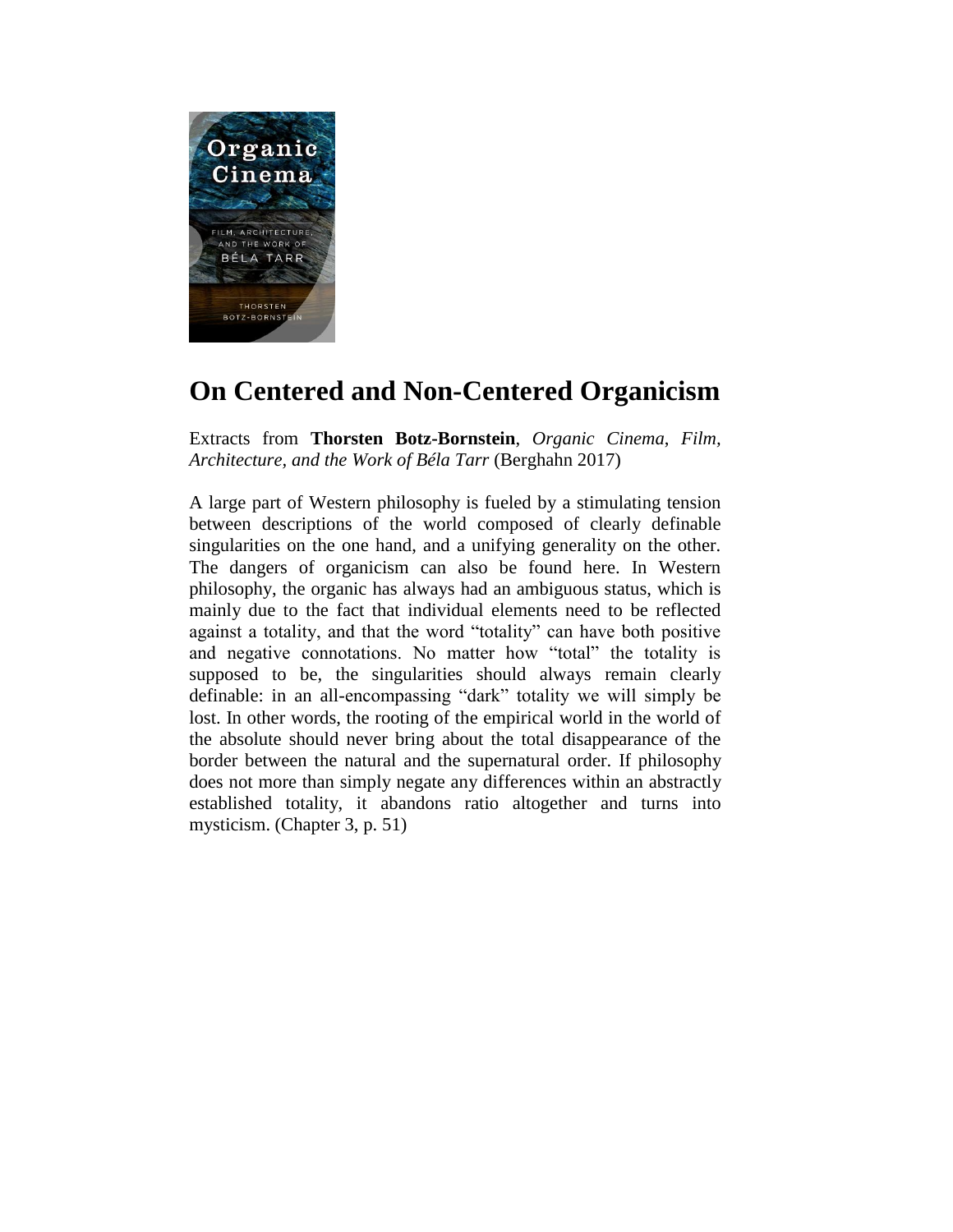Also organic philosophy rejects the Socratic, dialectical scheme of thought. Therefore organic thinking very often finds itself on common ground with postmodern philosophies. The difference is that organic philosophy constantly attempts to reflect otherness against some kind of unity that it attempts not to lose sight of. Of course, the "paternalistic" dangers that postmodern thought and critical philosophy see in organic philosophies are not entirely unfounded. Therefore, it is necessary to constantly specify which kind of organicism is acceptable and which one is not. (Chapter 4, p. 64)

Because of its "fundamental" nature, organicism can easily be used by fundamentalist rhetoric. Strictly speaking, this is a strange state of affairs to say the least since organic models practiced in Gadamerian hermeneutics, for example, are explicitly designed to *avoid* extremism. (…) In general, the most important component of this kind of organicism is not the center but the equilibrium. Extremes are never beneficial for organic constellations as they tend to be conceived on the basis of abstract and transcendental criteria that are external to organic-hermeneutic reasoning. Utopian or puritan extremism, for example, normally arises in the realm of the non-organic abstract.

However, in some cases, even the organic metaphysician will become a fundamentalist. This happens mainly when she is no longer looking for an equilibrium establishing an *absent* center but desires to spell out a central notion, location, or concept *in concrete terms*. In those cases, the organicist search for a unifying structure can easily become the basis of religious or nationalist fanaticism. The main reason is that the existence of the organic will no longer be seen as a continuous development (in the spirit of a Bergsonian creative evolution), but rather as a deterministic and progressive pattern meant to develop toward a central idea that has been fixed beforehand. (…)

Contrary to what many people might believe, having a center is not necessarily a condition for the organic structure. The organic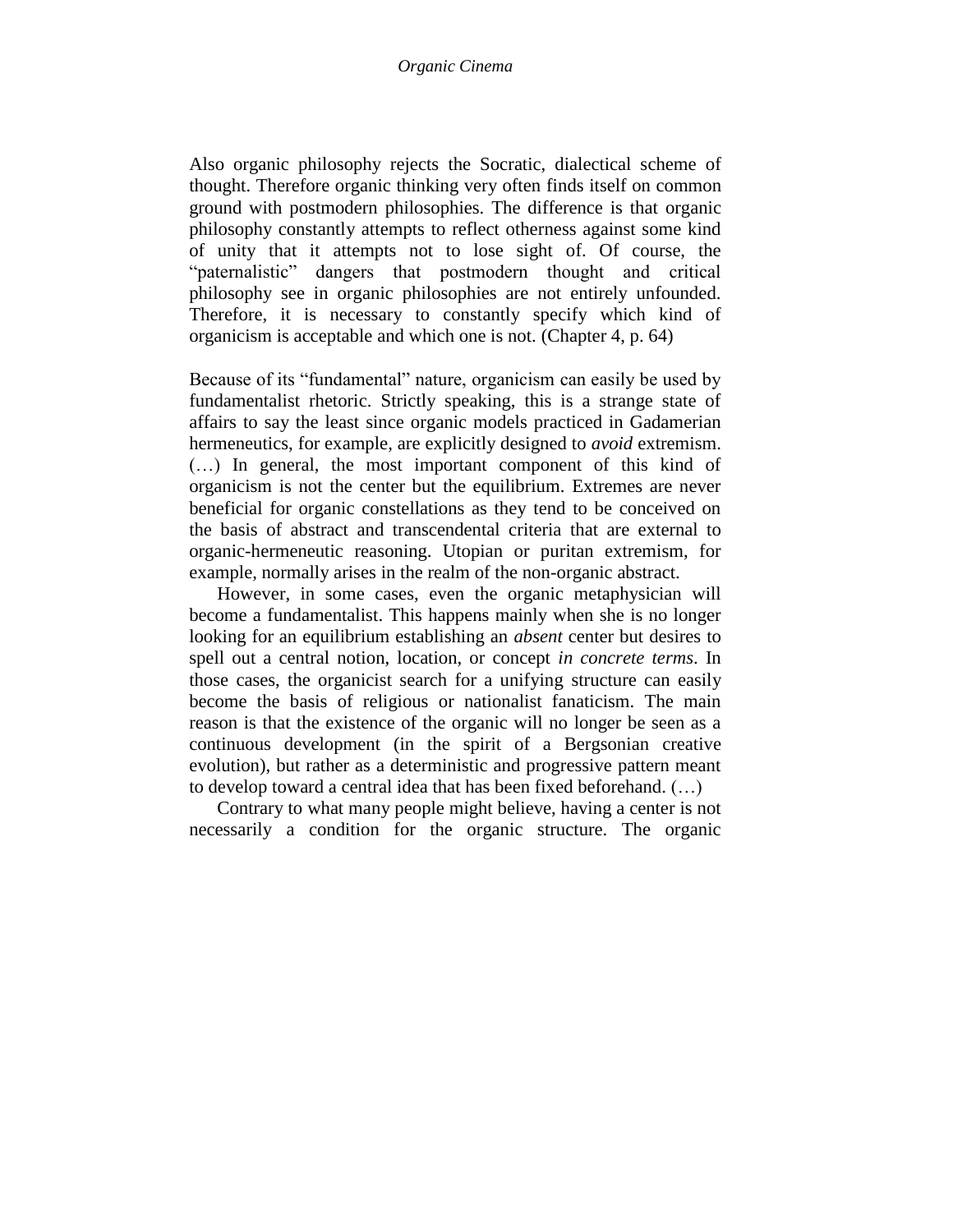constellation can also simply be declared extant without attempting to specify its center. The problem is that, often, organic constellations tend to be conceptualized in order to extract central terms like "God," "essence" or "national style" from elements that do not necessarily contain such central notions. Organic structures defined by following the latter scheme are "universal" simply because they are based on central ideas. Approaches adhering to this tendency can also be called "compulsive organicisms." Along such lines, Philippe Lacoue-Labarthe has traced the "national aestheticism" of the Nazis – who saw the state as an organic machine – to this compulsive interlinking of national identity and an organic concept of culture (Lacoue-Labarthe 1987).

There is another problem with the organic. The fusion or union of opposites as well as the contradictory overlapping of the part and the whole are bound to leave a certain number of things unexplained. This gives the organic a quasi-constant mystical ring. Paradoxically, the organic model, which merely affirms that some things cannot be explained, can then be used as an "explanation of everything." This is how in fundamentalist thought, the *lack* of a center can so easily become a positive "central" notion. The circular avoidance of meaning and foundation can become a meaningful foundation in its own right. In critiques of religion, this fallacy is known as the "appeal to ignorance." Since no one can "rationally" prove why the world exists, we *must* conclude that it has been created by God. God will be used as a rational foundation of those things that lack a foundation. Fundamentalist, centralized or universalizing organic discourses follow this scheme: since all we have in this world is an organic order that *transcends* reason, this order must be accepted as a *new form reason* equipped with its own center.

## **Uncentered Organicism**

(…) An alternative organic approach emphasizes the existence of a freely evolving organic structure that does not universalize ideas about which it believes to have individual knowledge. This "uncentered"